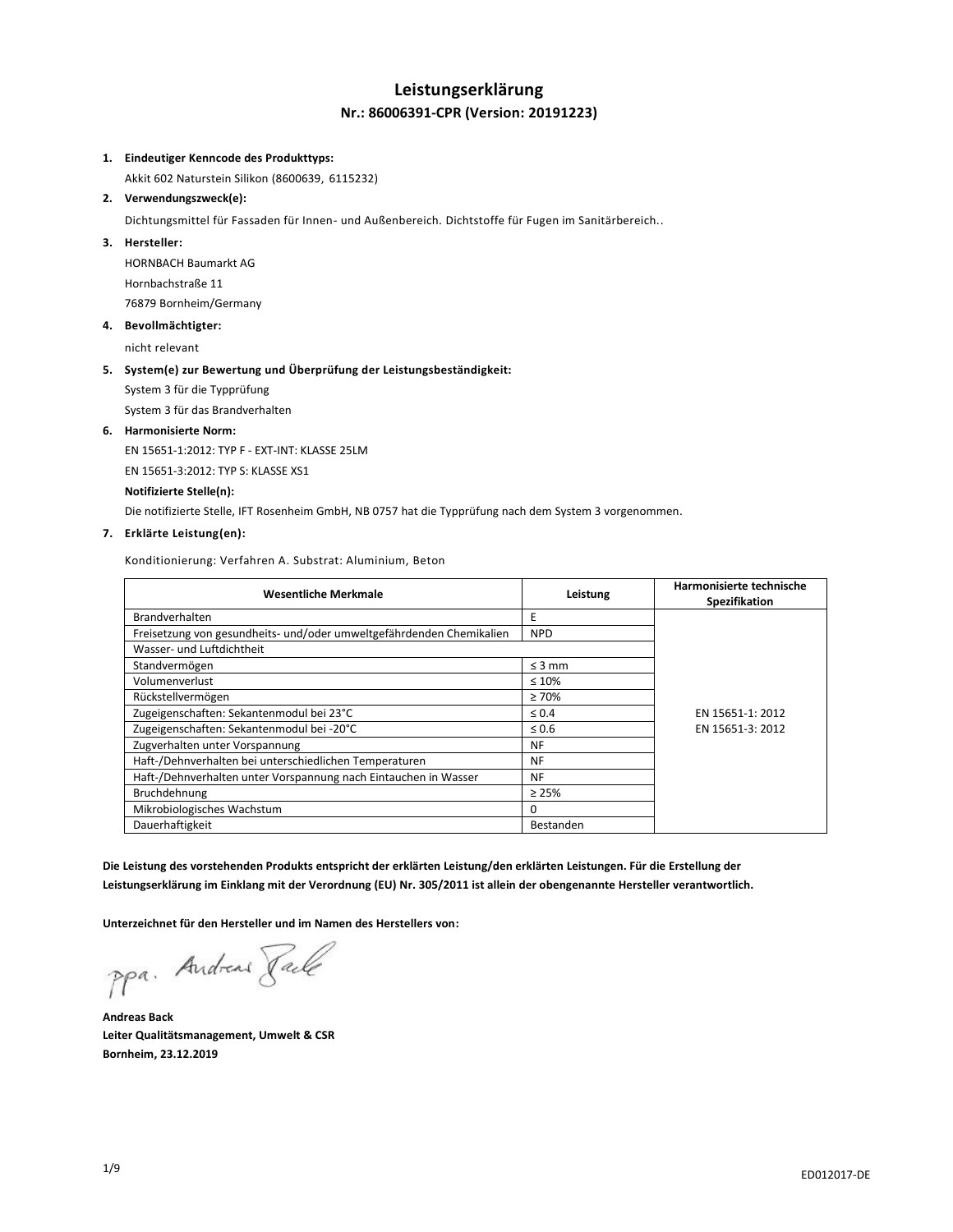# **Declaration of Performance No 86006391-CPR (Version: 20191223)**

### **1. Unique identification code of the product-type:**

Akkit 602 Natural Stone Silicone (8600639, 6115232)

## **2. Intended use/es:**

Sealant for interior and exterior facades. Sealing materials for joints in sanitary facilities.

### **3. Manufacturer:**

HORNBACH Baumarkt AG Hornbachstraße 11 76879 Bornheim/Germany

### **4. Authorised representative:**

not relevant

### **5. System/s of AVCP:**

System 3 for the type test System 3 for reaction to fire

## **6. Harmonised standard:**

EN 15651-1:2012: TYP F - EXT-INT: CLASS 25LM

EN 15651-3:2012: TYPE S: CLASS XS1

### **Notified body/ies:**

The notified body IFT Rosenheim GmbH, NB 0757, has performed the type test following system 3.

## **7. Declared performance/s:**

Conditioning: Procedure A. Substrate: Aluminium, Concrete

| <b>Essential characteristics</b>                                       | Performance | Harmonised technical specification |
|------------------------------------------------------------------------|-------------|------------------------------------|
| Reaction to fire                                                       | Ε           |                                    |
| Release of chemicals harmful to health and/or the environment          | <b>NPD</b>  |                                    |
| Water- and air-tightness                                               |             |                                    |
| Stability                                                              | $\leq$ 3 mm |                                    |
| Loss of volume                                                         | $\leq 10\%$ |                                    |
| Resilience                                                             | $\geq 70\%$ |                                    |
| Tensile properties: Secant modulus at 23°C                             | $\leq 0.4$  | EN 15651-1: 2012                   |
| Tensile properties: Secant modulus at -20°C                            | $\leq 0.6$  | EN 15651-3: 2012                   |
| Tensile behaviour under pre-stress                                     | NF          |                                    |
| Adhesive / tensile behaviour at different temperatures                 | NF          |                                    |
| Adhesive / tensile behaviour under pre-stress after immersion in water | NF          |                                    |
| Elongation at break                                                    | $\geq 25\%$ |                                    |
| Microbiological growth                                                 | 0           |                                    |
| Durability                                                             | Passed      |                                    |

**The performance of the product identified above is in conformity with the set of declared performance/s. This declaration of performance is issued, in accordance with Regulation (EU) No 305/2011, under the sole responsibility of the manufacturer identified above.**

**Signed for and on behalf of the manufacturer by:**

ppa. Andreas Tack

**Andreas Back Head of Quality Assurance, Environmental Issues & CSR At Bornheim on 23.12.2019**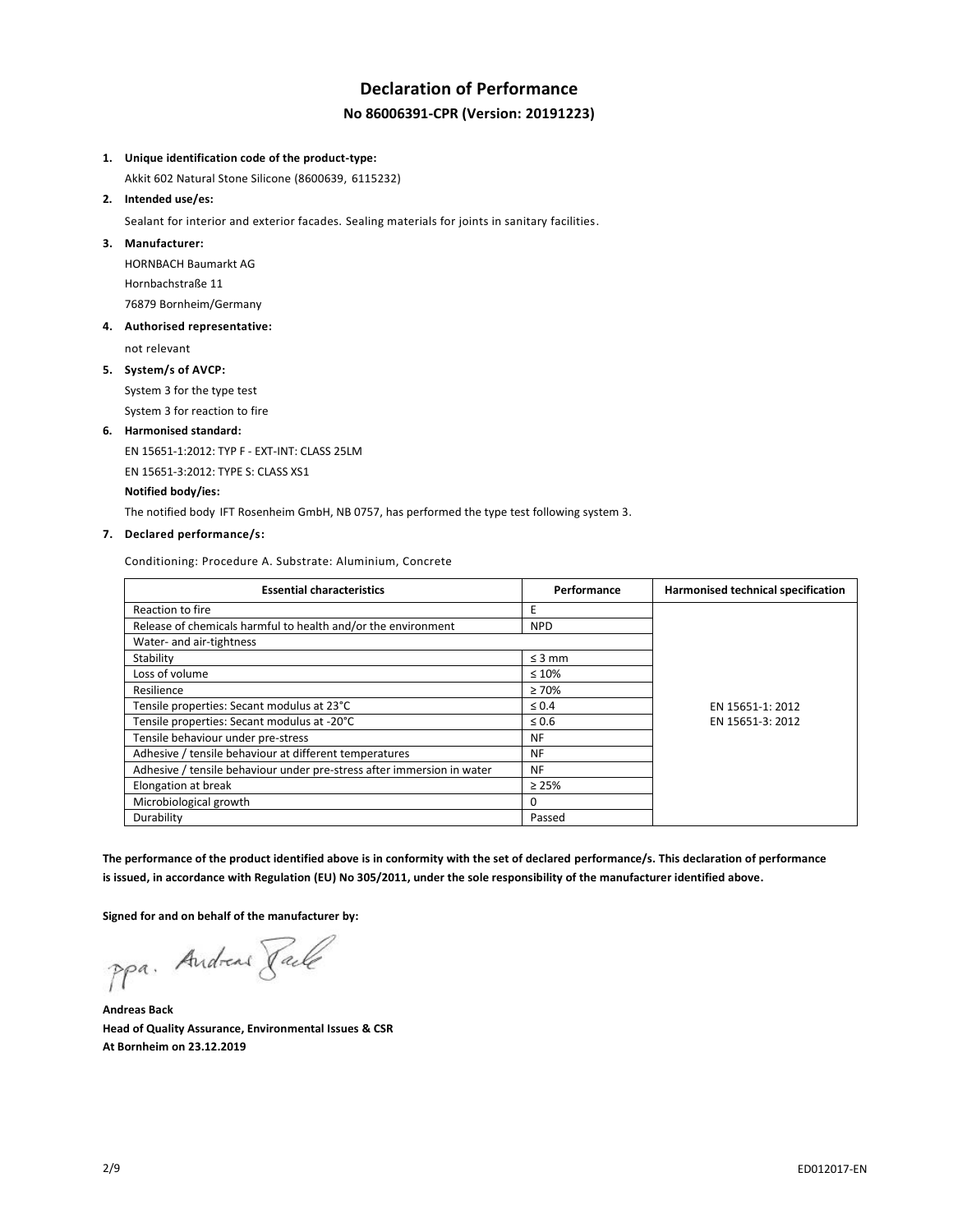# **Déclaration des Performances N <sup>o</sup> 86006391-CPR (Version 20191223)**

### **1. Code d'identification unique du produit type :**

Akkit 602 Silicone pierre naturelle (8600639, 6115232)

**2. Usage(s) prévu(s) :**

Produit d'étanchéité pour façades pour l'extérieur et l'intérieur. Mastics d'étanchéité pour joints de salles de bain.

### **3. Fabricant :**

HORNBACH Baumarkt AG Hornbachstraße 11 76879 Bornheim/Germany

**4. Mandataire :**

non pertinent

### **5. Système(s) d'évaluation et de vérification de la constance des performances :**

Système 3 pour le contrôle de type

Système 3 pour le comportement au feu

**6. Norme harmonisée :**

EN 15651-1:2012 : TYPE F - EXT-INT : CLASSE 25LM

EN 15651-3:2012 : TYPE S : CLASSE XS1

### **Organisme(s) notifié(s) :**

L'institut agréé, IFT Rosenheim GmbH, NB 0757, a effectué le contrôle de type selon le système 3.

## **7. Performance(s) déclarées :**

Conditions : Comportement A. Substrat : Aluminium, Béton

| Caractéristiques essentielles                                                           | Performance | Spécifications techniques<br>harmonisées |
|-----------------------------------------------------------------------------------------|-------------|------------------------------------------|
| Comportement au feu                                                                     | E           |                                          |
| Dégagement de produits chimiques dangereux pour la santé et / ou l'environnement        | <b>NPD</b>  |                                          |
| Etanchéité à l'eau et à l'air                                                           |             |                                          |
| Stabilité                                                                               | $\leq$ 3 mm |                                          |
| Perte de volume                                                                         | $\leq 10\%$ |                                          |
| Reprise élastique                                                                       | $\geq 70\%$ |                                          |
| Caractéristiques à la traction : Module sécant à 23 °C                                  | $\leq 0.4$  | EN 15651-1: 2012                         |
| Caractéristiques à la traction : Module sécant à -20 °C                                 | $\leq 0.6$  | EN 15651-3: 2012                         |
| Comportement à la traction sous l'effet de la précontrainte                             | <b>NF</b>   |                                          |
| Comportement au collage / à la dilatation en cas de variations de températures          | <b>NF</b>   |                                          |
| Comportement au collage / à la dilatation sous précontrainte après immersion dans l'eau | <b>NF</b>   |                                          |
| Allongement à la rupture                                                                | $\geq 25\%$ |                                          |
| Croissance microbiologique                                                              | 0           |                                          |
| Durabilité                                                                              | Réussi      |                                          |

**Les performances du produit identifié ci-dessus sont conformes aux performances déclarées. Conformément au règlement (UE) n <sup>o</sup> 305/2011, la présente déclaration des performances est établie sous la seule responsabilité du fabricant mentionné ci-dessus.**

**Signé pour le fabricant et en son nom par :**

ppa. Andreas Pale

**Andreas Back Directeur Management de la qualité & CSR À Bornheim, le 23.12.2019**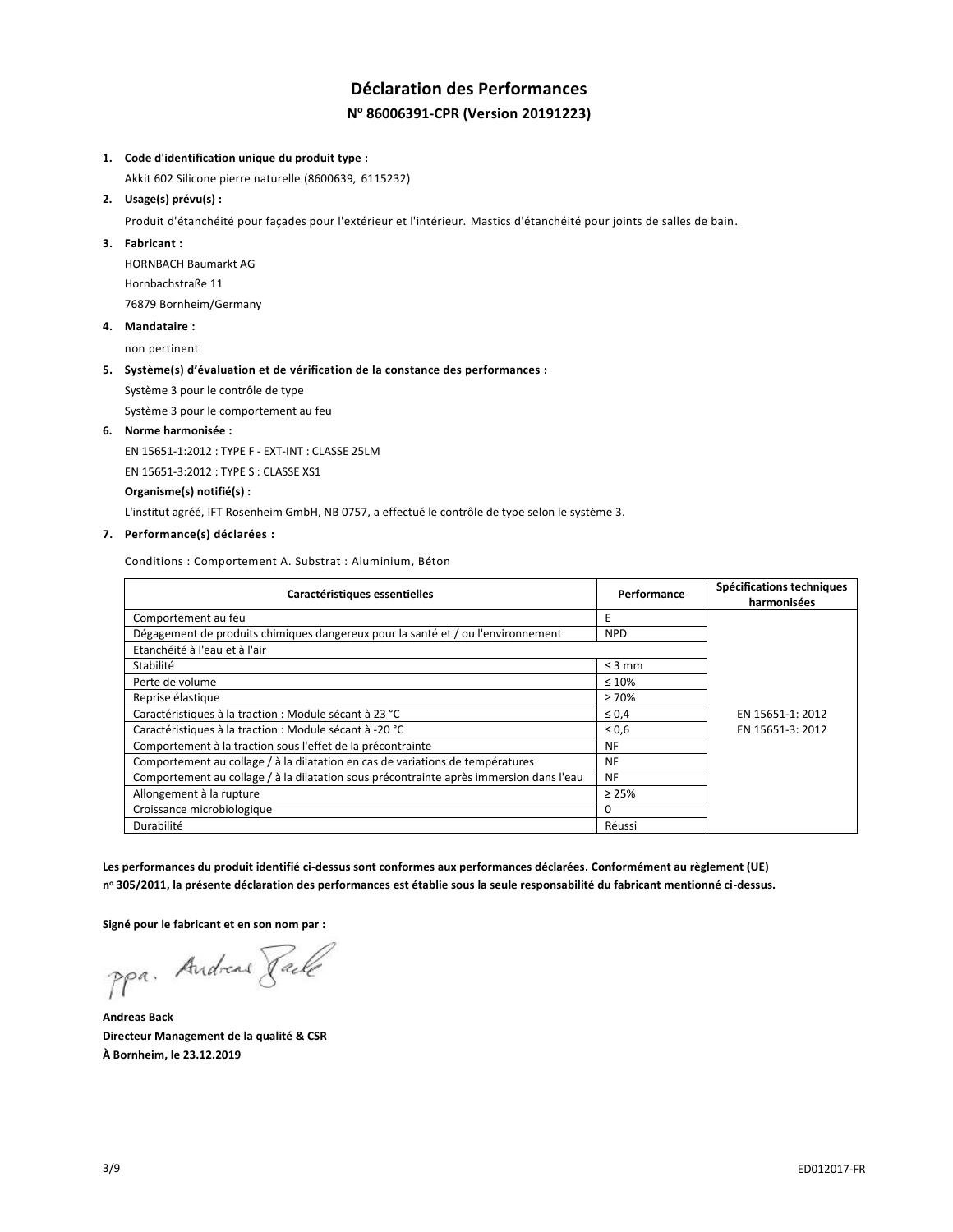# **Dichiarazione di Prestazione N. 86006391-CPR (Versione 20191223)**

### **1. Codice di identificazione unico del prodotto-tipo:**

Akkit 602 Naturstein Silikon (8600639, 6115232)

**2. Usi previsti:**

Sigillante per facciate per interni ed esterni. Sigillante per fughe in ambito sanitario.

### **3. Fabbricante:**

HORNBACH Baumarkt AG Hornbachstraße 11 76879 Bornheim/Germany

### **4. Mandatario:**

non rilevante

### **5. Sistemi di VVCP:**

Sistema 3 per la prova di tipo

Sistema 3 per il comportamento antincendio

### **6. Norma armonizzata:**

EN 15651-1:2012: TIPO F - EXT-INT: CLASSE 25LM

EN 15651-3:2012: TIPO S: CLASSE XS1

### **Organismi notificati:**

L'ente di notifica, IFT Rosenheim GmbH, NB 0757 ha realizzato la prova di tipo secondo il sistema 3.

### **7. Prestazioni dichiarate:**

Condizionamento: Processo A. Substrato: Alluminio, Calcestruzzo

| Caratteristiche essenziali                                                           | Prestazioni | Specifiche tecniche armonizzate |
|--------------------------------------------------------------------------------------|-------------|---------------------------------|
| Comportamento antincendio                                                            | E           |                                 |
| Rilascio di agenti chimici dannosi per la salute e/o l'ambiente                      | <b>NPD</b>  |                                 |
| A tenuta d'acqua e aria                                                              |             |                                 |
| Stabilità                                                                            | $\leq$ 3 mm |                                 |
| Perdita di volume                                                                    | $\leq 10\%$ |                                 |
| Resilienza                                                                           | $\geq 70\%$ |                                 |
| Caratteristiche di trazione: modulo secante a 23°C                                   | $\leq 0.4$  | EN 15651-1: 2012                |
| Caratteristiche di trazione: modulo secante a -20°C                                  | $\leq 0.6$  | EN 15651-3: 2012                |
| Comportamento in trazione con coppia iniziale                                        | <b>NF</b>   |                                 |
| Comportamento di adesione e dilatazione a diverse temperature                        | <b>NF</b>   |                                 |
| Comportamento di adesione e dilatazione con coppia iniziale dopo immersione in acqua | <b>NF</b>   |                                 |
| Allungamento a rottura                                                               | $\geq 25\%$ |                                 |
| Crescita microbiologica                                                              | 0           |                                 |
| Durevolezza                                                                          | Superata    |                                 |

**La prestazione del prodotto sopra identificato è conforme all'insieme delle prestazioni dichiarate. La presente dichiarazione di responsabilità viene emessa, in conformità al regolamento (UE) n. 305/2011, sotto la sola responsabilità del fabbricante sopra identificato.**

**Firmato a nome e per conto del fabbricante da:**

ppa. Andreas Faile

**Andreas Back Responsabile Qualità & CSR In Bornheim addì 23.12.2019**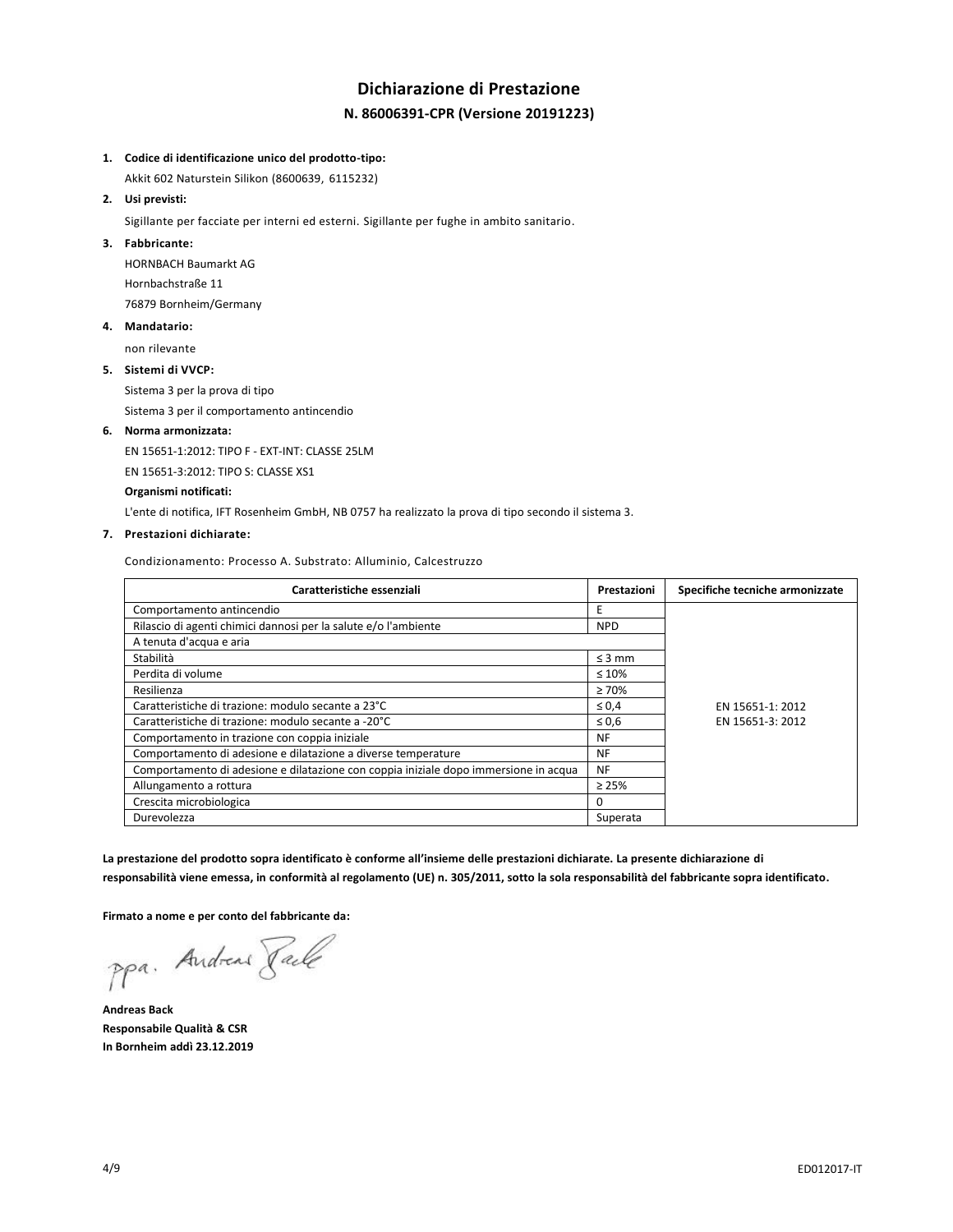## **Prestatieverklaring Nr. 86006391-CPR (Versie 20191223)**

#### **1. Unieke identificatiecode van het producttype:**

Akkit 602 Naturstein Silikon (Natuursteen Silicone) (8600639, 6115232)

### **2. Beoogd(e) gebruik(en):**

Afdichtingsmiddel voor voorgevels, voor gebruik binnen en buiten. Afdichtingsmateriaal voor voegen in sanitaire ruimtes.

#### **3. Fabrikant:**

HORNBACH Baumarkt AG Hornbachstraße 11 76879 Bornheim/Germany

**4. Gemachtigde:**

niet relevant

### **5. Het system of de systemen voor de beoordeling en verificatie van de prestatiebestendigheid:**

Systeem 3 voor de typetest

Systeem 3 voor het brandgedrag

#### **6. Geharmoniseerde norm:**

EN 15651-1:2012: TYP F - EXT-INT: KLASSE 25LM

EN 15651-3:2012: TYPE S: KLASSE XS1

### **Aangemelde instantie(s):**

De aangemelde instantie IFT Rosenheim GmbH, NB 0757 heeft de typetest volgens het systeem 3 uitgevoerd.

## **7. Aangegeven prestatie(s):**

Conditionering: Methode A. Substraat: Aluminium, Beton

| Essentiële kenmerken                                                              | Vermogen    | Geharmoniseerde<br>technische specificatie |
|-----------------------------------------------------------------------------------|-------------|--------------------------------------------|
| Brandgedrag                                                                       | E           |                                            |
| Vrijkomen van chemicaliën die gevaarlijk zijn voor de gezondheid en/of het milieu | <b>NPD</b>  |                                            |
| Water- en luchtdichtheid                                                          |             |                                            |
| Standvermogen                                                                     | $\leq$ 3 mm |                                            |
| Volumeverlies                                                                     | $\leq 10\%$ |                                            |
| Elastisch herstelvermogen                                                         | $\geq 70\%$ |                                            |
| Trekeigenschappen: Secansmodule bij 23°C                                          | $\leq 0.4$  | EN 15651-1: 2012                           |
| Trekeigenschappen: Secansmodule bij -20°C                                         | $\leq 0,6$  | EN 15651-3: 2012                           |
| Treksterkte onder voorspanning                                                    | <b>NF</b>   |                                            |
| Hechtsterkte en rekgedrag bij verschillende temperaturen                          | NF          |                                            |
| Hechtsterkte en rekgedrag onder voorspanning na onderdompeling in water           | <b>NF</b>   |                                            |
| <b>Breukrek</b>                                                                   | $\geq 25\%$ |                                            |
| Microbiologische groei                                                            | 0           |                                            |
| Duurzaamheid                                                                      | Aangetoond  |                                            |

**De prestaties van het hierboven omschreven product zijn conform de aangegeven prestaties. Deze prestatieverklaring wordt in overeenstemming met Verordening (EU) nr. 305/2011 onder de exclusieve verantwoordelijkheid van de hierboven vermelde fabrikant verstrekt.**

**Ondertekend voor en namens de fabrikant door:**

ppa. Andreas Pale

**Andreas Back hoofd Kwaliteitsmanagement & CSR Te Bornheim op 23.12.2019**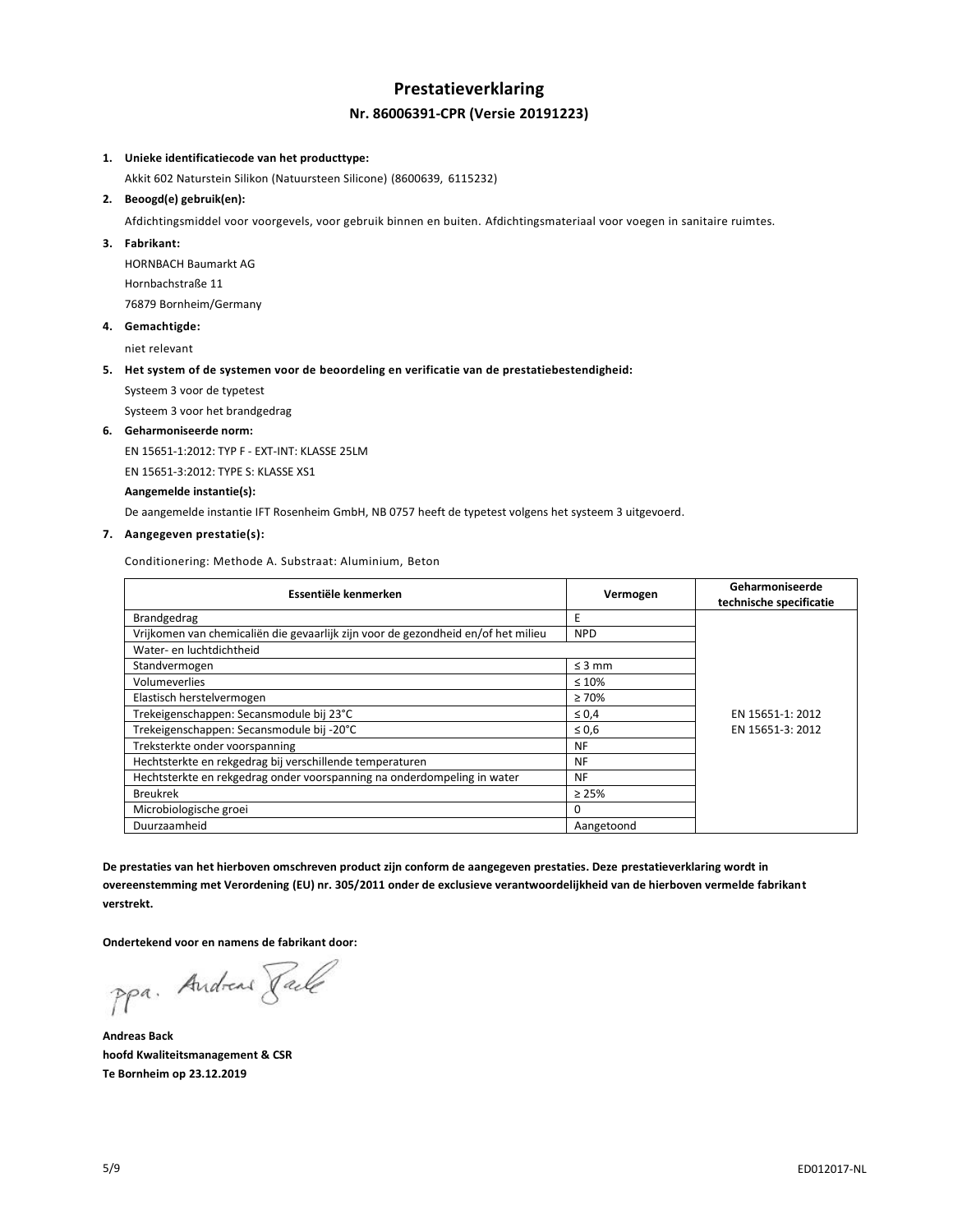# **Prestandadeklaration Nr 86006391-CPR (Version 20191223)**

### **1. Produkttypens unika identifikationskod:**

Akkit 602 Natursten Silikon (8600639, 6115232)

**2. Avsedd användning/avsedda användningar:**

Tätningsmedel för fasader i inom- och utomhusområden. Tätningsmedel för fogar i hygienområden.

**3. Tillverkare:**

HORNBACH Baumarkt AG Hornbachstraße 11 76879 Bornheim/Germany

**4. Tillverkarens representant:**

ej relevant

### **5. System för bedömning och fortlöpande kontroll av prestanda:**

System 3 för typprovning

System 3 för förhållningssätt vid brand

### **6. Harmoniserad standard:**

EN 15651-1:2012: TYP F - EXT-INT: KLASS 25LM

EN 15651-3:2012: TYP S: KLASS XS1

**Anmält/anmälda organ:**

Det officiella certifieringsorganet, IFT Rosenheim GmbH, NB 0757 har utfört typprovningen enligt system 3.

## **7. Angiven prestanda:**

Konditionering: Förfarande A. Substrat: aluminium, betong

| Väsentliga kännetecken                                             | Prestanda   | Harmoniserad teknisk specifikation |
|--------------------------------------------------------------------|-------------|------------------------------------|
| Förhållningssätt vid brand                                         | Ε           |                                    |
| Utsläpp av hälso- och / eller miljöfarliga kemikalier              | <b>NPD</b>  |                                    |
| Vatten- och lufttäthet                                             |             |                                    |
| Stabilitet                                                         | $\leq$ 3 mm |                                    |
| Volymförlust                                                       | $\leq 10\%$ |                                    |
| Återställningsförmåga                                              | $\geq 70\%$ |                                    |
| Dragegenskaper: Sekantmodul vid 23 °C                              | $\leq 0.4$  | EN 15651-1: 2012                   |
| Dragegenskaper: Sekantmodul vid -20 °C                             | $\leq 0.6$  | EN 15651-3: 2012                   |
| Dragegenskaper vid förspänning                                     | NF          |                                    |
| Häft- och töjegenskaper vid varierande temperaturer                | NF          |                                    |
| Häft- och töjegenskaper vid förspänning efter neddoppning i vatten | NF          |                                    |
| Brottöjning                                                        | $\geq 25\%$ |                                    |
| Mikrobiologisk tillväxt                                            | $\Omega$    |                                    |
| Beständighet                                                       | godkänd     |                                    |

**Prestandan för ovanstående produkt överensstämmer med den angivna prestandan. Denna prestandadeklaration har utfärdats i enlighet med förordning (EU) nr 305/2011 på eget ansvar av den tillverkare som anges ovan.**

**Undertecknad på tillverkarens vägnar av:**

ppa. Andreas Facto

**Andreas Back ledare för kvalitetsmanagement & CSR Bornheim den 23.12.2019**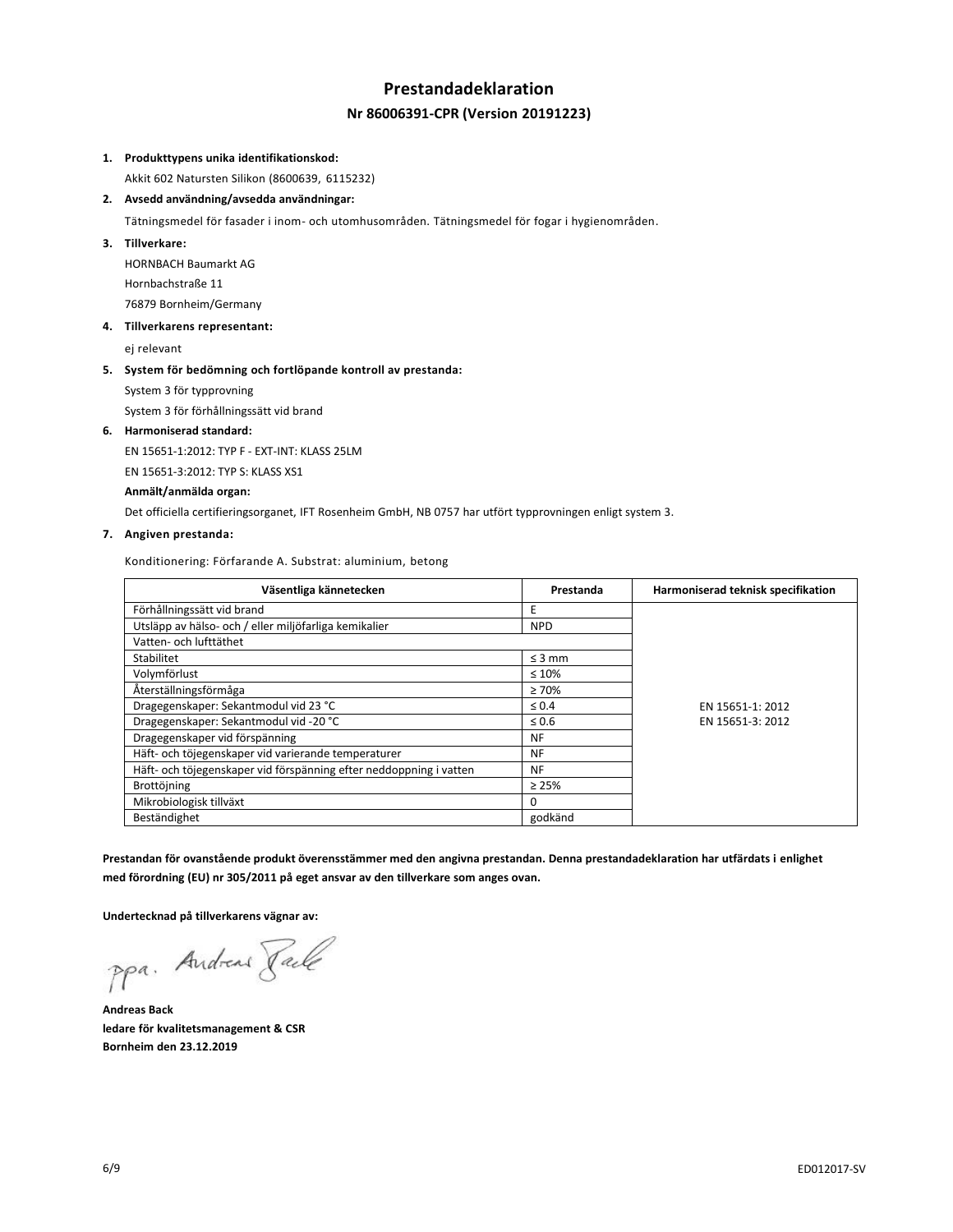# **Prohlášení o Vlastnostech č. 86006391-CPR (Verze 20191223)**

### **1. Jedinečný identifikační kód typu výrobku:**

Akkit 602 silikon na přírodní kámen (8600639, 6115232)

**2. Zamýšlené/zamýšlená použití:**

Těsnicí prostředek na fasády pro vnitřní i venkovní prostory. Těsnicí tmely na spáry v sanitární oblasti.

**3. Výrobce:**

HORNBACH Baumarkt AG Hornbachstraße 11 76879 Bornheim/Germany

**4. Zplnomocněný zástupce:**

irelevantní

### **5. Systém/systémy POSV:**

Systém 3 pro typovou zkoušku Systém 3 pro požární vlastnosti

## **6. Harmonizovaná norma:**

EN 15651-1:2012: TYP F - EXT-INT: TŘÍDA 25LM

EN 15651-3:2012: TYP S: TŘÍDA XS1

### **Oznámený subjekt/oznámené subjekty:**

Notifikované místo, IFT Rosenheim GmbH, NB 0757 provedlo typovou zkoušku podle systému 3.

## **7. Deklarovaná vlastnost/Deklarované vlastnosti:**

Nastavení podmínek: Postup A. Substrát: Hliník, Beton

| Podstatné vlastnosti                                               | Výkon       | Harmonizovaná technická specifikace |
|--------------------------------------------------------------------|-------------|-------------------------------------|
| Požární vlastnosti                                                 | Ε           |                                     |
| Uvolňování zdraví a/nebo životnímu prostředí škodlivých chemikálií | <b>NPD</b>  |                                     |
| Vodotěsnost a vzduchotěsnost                                       |             |                                     |
| Stabilita                                                          | $\leq$ 3 mm |                                     |
| Objemová ztráta                                                    | $\leq 10\%$ |                                     |
| Elastické zotavení                                                 | $\geq 70\%$ |                                     |
| Vlastnosti v tahu: Sečnový modul při 23 °C                         | $\leq 0.4$  | EN 15651-1: 2012                    |
| Vlastnosti v tahu: Sečnový modul při -20 °C                        | $\leq 0.6$  | EN 15651-3: 2012                    |
| Vlastnosti v tahu při předepnutí                                   | <b>NF</b>   |                                     |
| Přilnavost/roztažnost při různých teplotách                        | <b>NF</b>   |                                     |
| Přilnavost/roztažnost při předepnutí po ponoření do vody           | <b>NF</b>   |                                     |
| Mezní protažení                                                    | $\geq 25\%$ |                                     |
| Mikrobiologický růst                                               | 0           |                                     |
| Trvanlivost                                                        | Obstál      |                                     |

**Vlastnosti výše uvedeného výrobku jsou ve shodě se souborem deklarovaných vlastností. Toto prohlášení o vlastnostech se v souladu s nařízením (EU) č. 305/2011 vydává na výhradní odpovědnost výrobce uvedeného výše.**

**Podepsáno za výrobce a jeho jménem:**

ppa. Andreas Face

**Andreas Back vedoucí oddělení kvality & CSR V Bornheim dne 23.12.2019**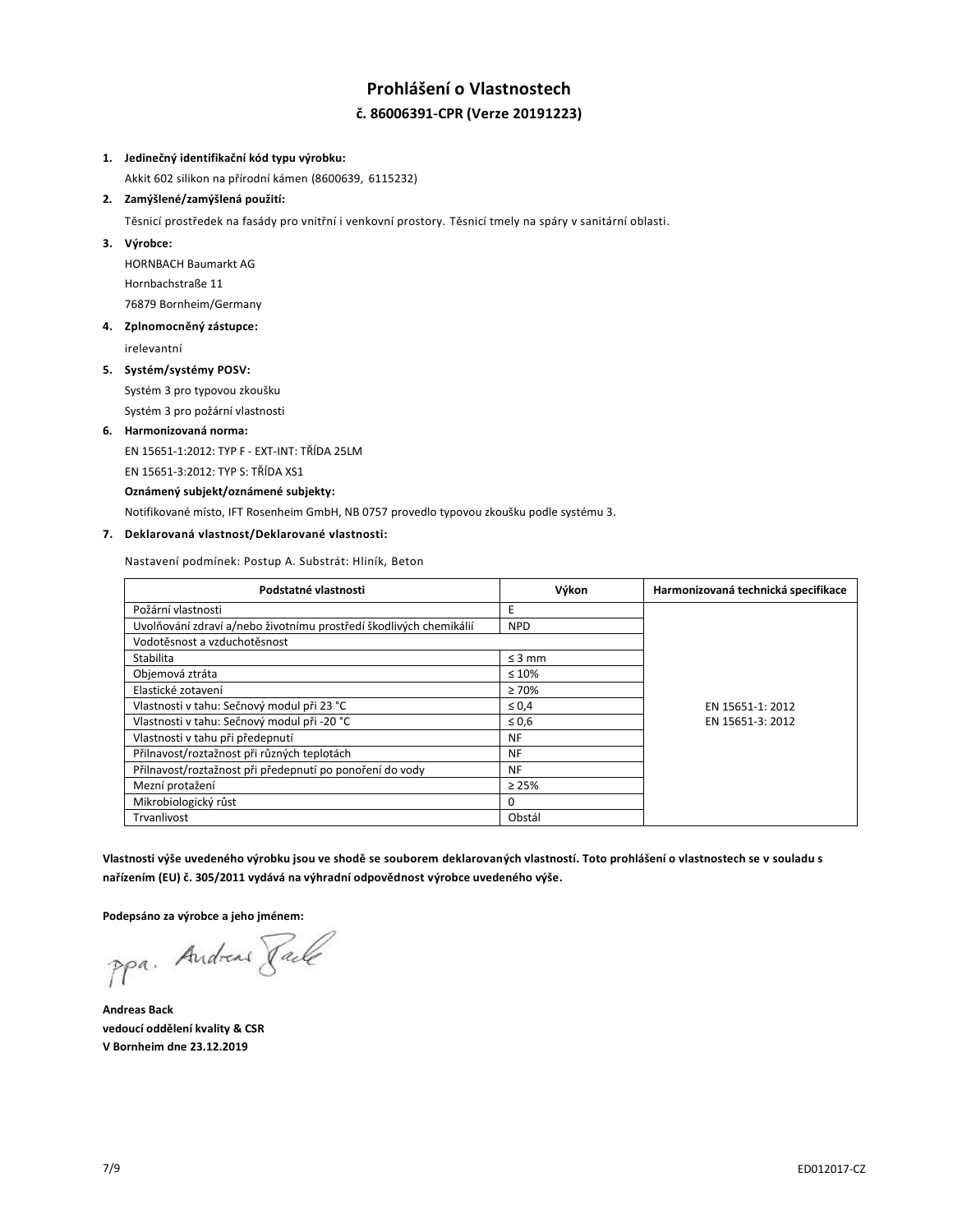# **Vyhlásenie o Parametroch č. 86006391-CPR (Verzia 20191223)**

## **1. Jedinečný identifikačný kód typu výrobku:**

Akkit 602 prírodný kameň silikón (8600639, 6115232)

**2. Zamýšľané použitie/použitia:**

Tesniaci prostriedok na fasády v interiéri a exteriéri. Tesniace tmely na špárovanie v sanitárnych oblastiach.

**3. Výrobca:**

HORNBACH Baumarkt AG Hornbachstraße 11 76879 Bornheim/Germany

**4. Splnomocnený zástupca:**

irelevantný

### **5. Systém(-y) posudzovania a overovania nemennosti parametrov:**

Systém 3 na skúšku typu

Systém 3 pre správanie sa pri požiari

### **6. Harmonizovaná norma:**

EN 15651-1:2012: TYP F - EXT-INT: TRIEDA 25LM

EN 15651-3:2012: TYP S: TRIEDA XS1

**Notifikovaný(-é) subjekt(-y):**

Notifikačné miesto, IFT Rosenheim GmbH, NB 0757 skúšku typu podľa systému 3.

## **7. Deklarované parametre:**

Uskladnenie: Proces A. Substrát: Hliník, Betón

| Podstatné znaky                                                           | Výkon       | Harmonizované technické<br>špecifikácie |
|---------------------------------------------------------------------------|-------------|-----------------------------------------|
| Správanie sa pri požiari                                                  | E           |                                         |
| Uvoľňovanie zdraviu škodlivých a/alebo ekologicky nebezpečných chemikálií | <b>NPD</b>  |                                         |
| Hustota vody alebo vzduchu                                                |             |                                         |
| Priľnavosť                                                                | $\leq$ 3 mm |                                         |
| Strata objemu                                                             | $\leq 10\%$ |                                         |
| Možnosti spätného prestavenia                                             | $\geq 70\%$ |                                         |
| Ťažné vlastnosti: Modul so sečnicou pri 23°C                              | $\leq 0.4$  | EN 15651-1: 2012                        |
| Ťažné vlastnosti: Modul so sečnicou pri -20°C                             | $\leq 0.6$  | EN 15651-3: 2012                        |
| Ťažné vlastnosti pod predpätím                                            | NF          |                                         |
| Priľnavosť/rozpínanie pri rôznych teplotách                               | <b>NF</b>   |                                         |
| Priľnavosť/rozpínanie pri predpätí po ponorení do vody                    | <b>NF</b>   |                                         |
| Rozpínanie pri prasknutí                                                  | $\geq 25\%$ |                                         |
| Mikrobiologický rast                                                      | 0           |                                         |
| Životnosť                                                                 | V poriadku  |                                         |

**Uvedené parametre výrobku sú v zhode so súborom deklarovaných parametrov. Toto vyhlásenie o parametroch sa v súlade s nariadením (EU) č. 305/2011 vydáva na výhradnú zodpovednosť uvedeného výrobcu.**

**Podpísal(-a) za a v mene výrobcu:**

ppa. Andreas Faile

**Andreas Back vedúci manažmentu kvality & CSR V Bornheim dňa 23.12.2019**